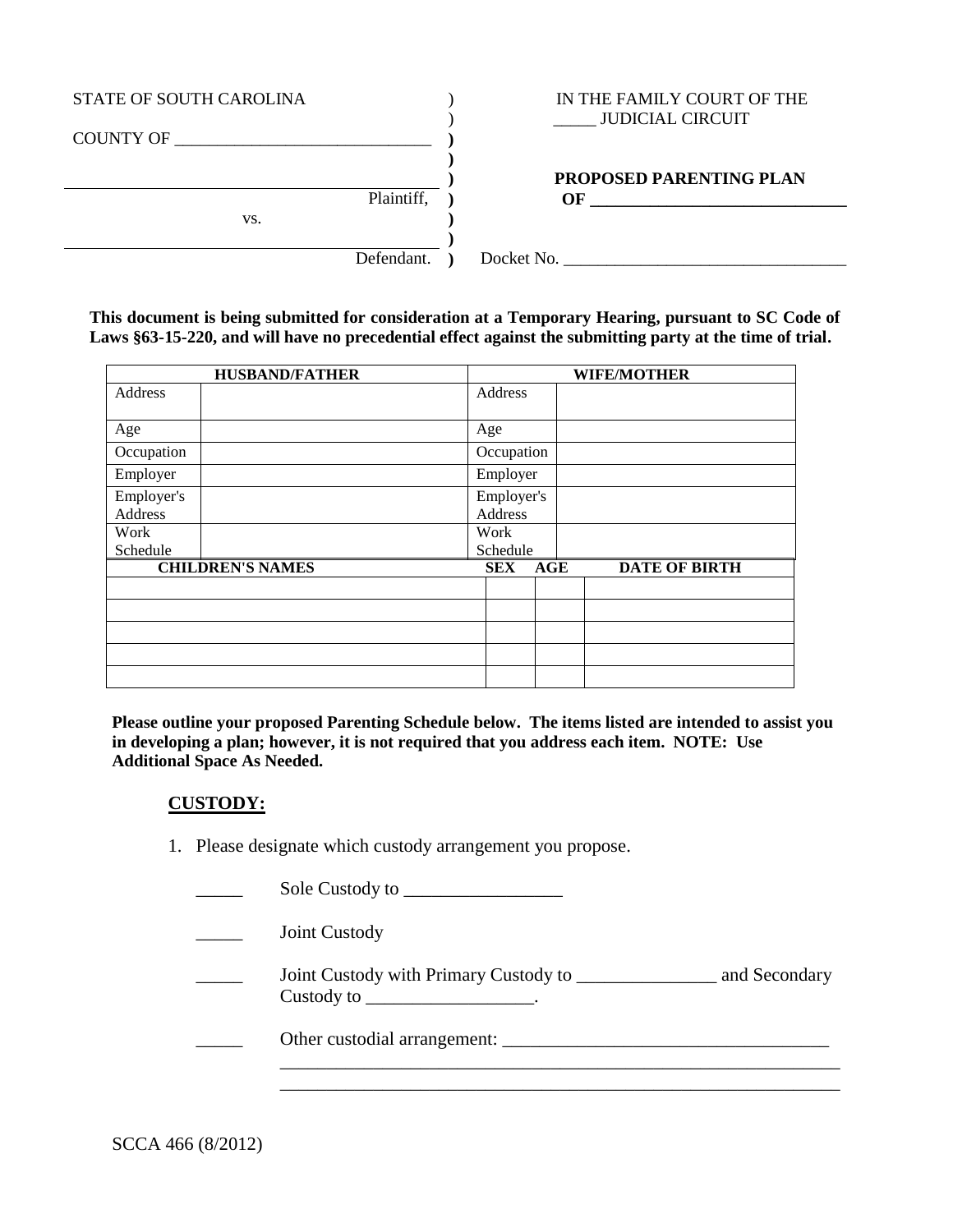### **SHARING OF INFORMATION/MAJOR DECISIONS:**

2. Please also identify the major decisions that need to be discussed between the parents prior to decisions being made and how any disagreements should be resolved. Be sure to include the following: (1) Medical  $\&$  Dental Care, (2) Religious Training, (3) Education, and (4) Extra-Curricular Activities:

\_\_\_\_\_\_\_\_\_\_\_\_\_\_\_\_\_\_\_\_\_\_\_\_\_\_\_\_\_\_\_\_\_\_\_\_\_\_\_\_\_\_\_\_\_\_\_\_\_\_\_\_\_\_\_\_\_\_\_\_\_\_\_\_\_\_\_\_\_ \_\_\_\_\_\_\_\_\_\_\_\_\_\_\_\_\_\_\_\_\_\_\_\_\_\_\_\_\_\_\_\_\_\_\_\_\_\_\_\_\_\_\_\_\_\_\_\_\_\_\_\_\_\_\_\_\_\_\_\_\_\_\_\_\_\_\_\_\_

#### **PARENTING SCHEDULE :**

## **REGULAR/SCHOOL YEAR SCHEDULE:**

3. Based upon a fourteen day time period, how would you propose to divide time with your child(ren): (The below schedule is provided to assist you. However, you may choose to provide the requested information in a different format.)

| Sunday    | Sunday    |  |
|-----------|-----------|--|
| Monday    | Monday    |  |
| Tuesday   | Tuesday   |  |
| Wednesday | Wednesday |  |
| Thursday  | Thursday  |  |
| Friday    | Friday    |  |
| Saturday  | Saturday  |  |

Special circumstances for consideration during the school year, including extended weekends during the school year:

\_\_\_\_\_\_\_\_\_\_\_\_\_\_\_\_\_\_\_\_\_\_\_\_\_\_\_\_\_\_\_\_\_\_\_\_\_\_\_\_\_\_\_\_\_\_\_\_\_\_\_\_\_\_\_\_\_\_\_\_\_\_\_\_\_\_\_\_\_\_\_\_

\_\_\_\_\_\_\_\_\_\_\_\_\_\_\_\_\_\_\_\_\_\_\_\_\_\_\_\_\_\_\_\_\_\_\_\_\_\_\_\_\_\_\_\_\_\_\_\_\_\_\_\_\_\_\_\_\_\_\_\_\_\_\_\_\_\_\_\_\_\_\_\_

#### **SUMMER:**

- 4. What summer schedule do you propose to follow for your child(ren):
	- \_\_\_\_ The regular school year schedule shall continue on a weekly basis. In addition to this parenting schedule, the parent with secondary custody shall have \_\_\_\_\_\_\_\_\_\_ additional weeks of parenting time to include the regularly scheduled weekend parenting.
	- The regular school year parenting schedule shall be suspended during the summer, and the summer parenting schedule should be

\_\_\_\_\_\_\_\_\_\_\_\_\_\_\_\_\_\_\_\_\_\_\_\_\_\_\_\_\_\_\_\_\_\_\_\_\_\_\_\_\_\_\_\_\_\_\_\_\_\_\_\_\_\_\_\_\_\_\_\_ \_\_\_\_\_\_\_\_\_\_\_\_\_\_\_\_\_\_\_\_\_\_\_\_\_\_\_\_\_\_\_\_\_\_\_\_\_\_\_\_\_\_\_\_\_\_\_\_\_\_\_\_\_\_\_\_\_\_\_\_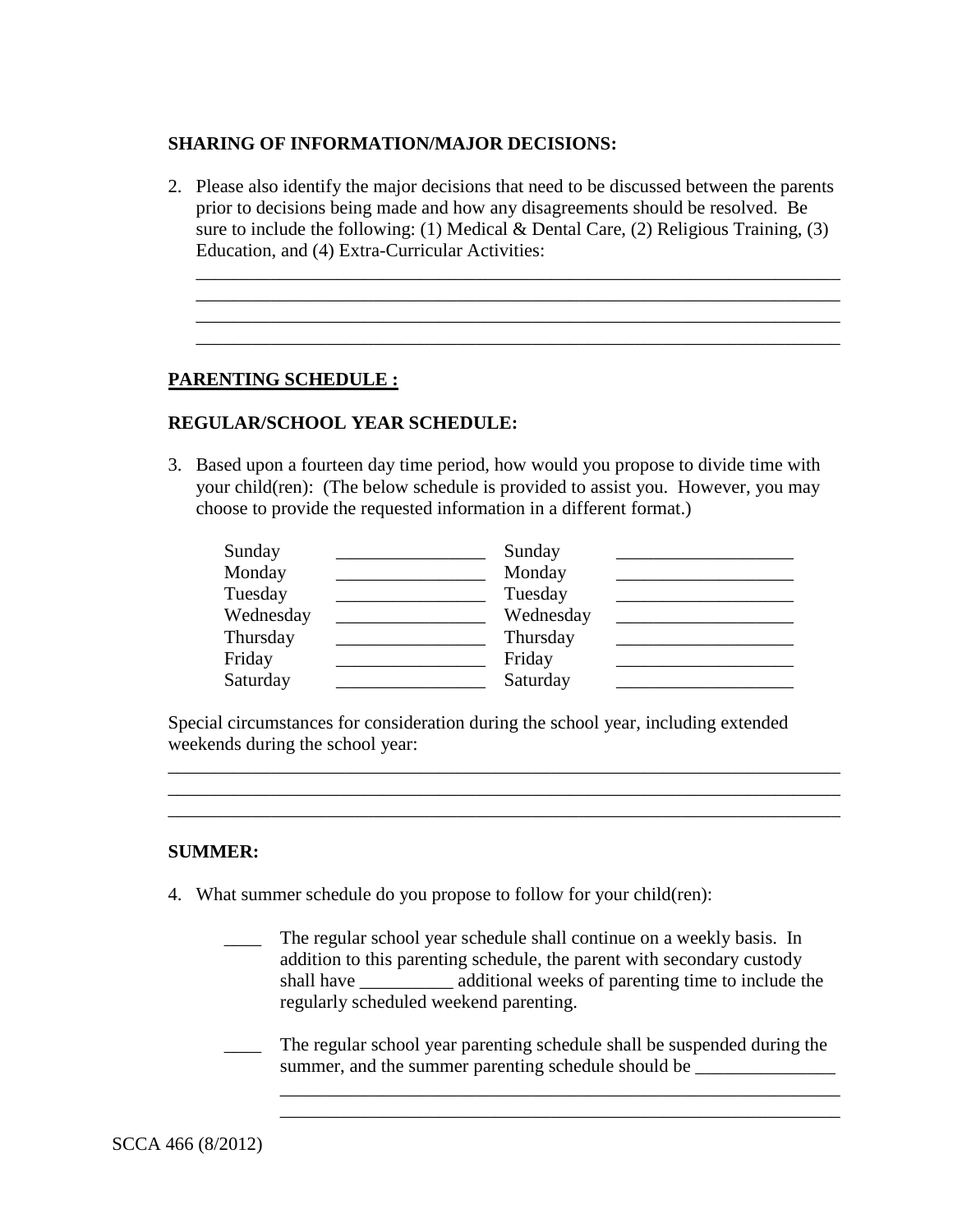Special circumstances for consideration during the summer:

### **HOLIDAYS & BIRTHDAYS:**

5. Identify holidays that carry a level of significance in your family life and address the terms of access to the child(ren) during those holidays. A list is provided below, but may not include all holidays. Include start date and time and end date and time for each holiday.

\_\_\_\_\_\_\_\_\_\_\_\_\_\_\_\_\_\_\_\_\_\_\_\_\_\_\_\_\_\_\_\_\_\_\_\_\_\_\_\_\_\_\_\_\_\_\_\_\_\_\_\_\_\_\_\_\_\_\_\_\_\_\_\_\_\_\_\_\_\_\_\_ \_\_\_\_\_\_\_\_\_\_\_\_\_\_\_\_\_\_\_\_\_\_\_\_\_\_\_\_\_\_\_\_\_\_\_\_\_\_\_\_\_\_\_\_\_\_\_\_\_\_\_\_\_\_\_\_\_\_\_\_\_\_\_\_\_\_\_\_\_\_\_\_ \_\_\_\_\_\_\_\_\_\_\_\_\_\_\_\_\_\_\_\_\_\_\_\_\_\_\_\_\_\_\_\_\_\_\_\_\_\_\_\_\_\_\_\_\_\_\_\_\_\_\_\_\_\_\_\_\_\_\_\_\_\_\_\_\_\_\_\_\_\_\_\_

\_\_\_\_\_\_\_\_\_\_\_\_\_\_\_\_\_\_\_\_\_\_\_\_\_\_\_\_\_\_\_\_\_\_\_\_\_\_\_\_\_\_\_\_\_\_\_\_\_\_\_\_\_\_\_\_\_\_\_\_

| <b>HOLIDAY</b>              | <b>MOTHER</b> | <b>FATHER</b> |
|-----------------------------|---------------|---------------|
| New Year's Day              |               |               |
| Martin Luther King, Jr. Day |               |               |
| President's Day             |               |               |
| Passover                    |               |               |
| Easter                      |               |               |
| Memorial Day                |               |               |
| Fourth of July              |               |               |
| Labor Day                   |               |               |
| Halloween                   |               |               |
| Thanksgiving                |               |               |
| Hanukkah                    |               |               |
| Christmas                   |               |               |
| Mother's Day                |               |               |
| Father's Day                |               |               |
| Child(ren)'s Birthday       |               |               |
| Mother's Birthday           |               |               |
| Father's Birthday           |               |               |
| Other:                      |               |               |
|                             |               |               |

#### **RESTRICTIONS:**

6. Identify any additional factors for the court to consider, such as exposure of the child(ren) to paramours, disparaging the other parent, supervision of internet use, exposing child(ren) to inappropriate material, use of drugs and/or alcohol, etc.

\_\_\_\_\_\_\_\_\_\_\_\_\_\_\_\_\_\_\_\_\_\_\_\_\_\_\_\_\_\_\_\_\_\_\_\_\_\_\_\_\_\_\_\_\_\_\_\_\_\_\_\_\_\_\_\_\_\_\_\_\_\_\_\_\_\_\_\_\_ \_\_\_\_\_\_\_\_\_\_\_\_\_\_\_\_\_\_\_\_\_\_\_\_\_\_\_\_\_\_\_\_\_\_\_\_\_\_\_\_\_\_\_\_\_\_\_\_\_\_\_\_\_\_\_\_\_\_\_\_\_\_\_\_\_\_\_\_\_

\_\_\_\_\_\_\_\_\_\_\_\_\_\_\_\_\_\_\_\_\_\_\_\_\_\_\_\_\_\_\_\_\_\_\_\_\_\_\_\_\_\_\_\_\_\_\_\_\_\_\_\_\_\_\_\_\_\_\_\_\_\_\_\_\_\_\_\_\_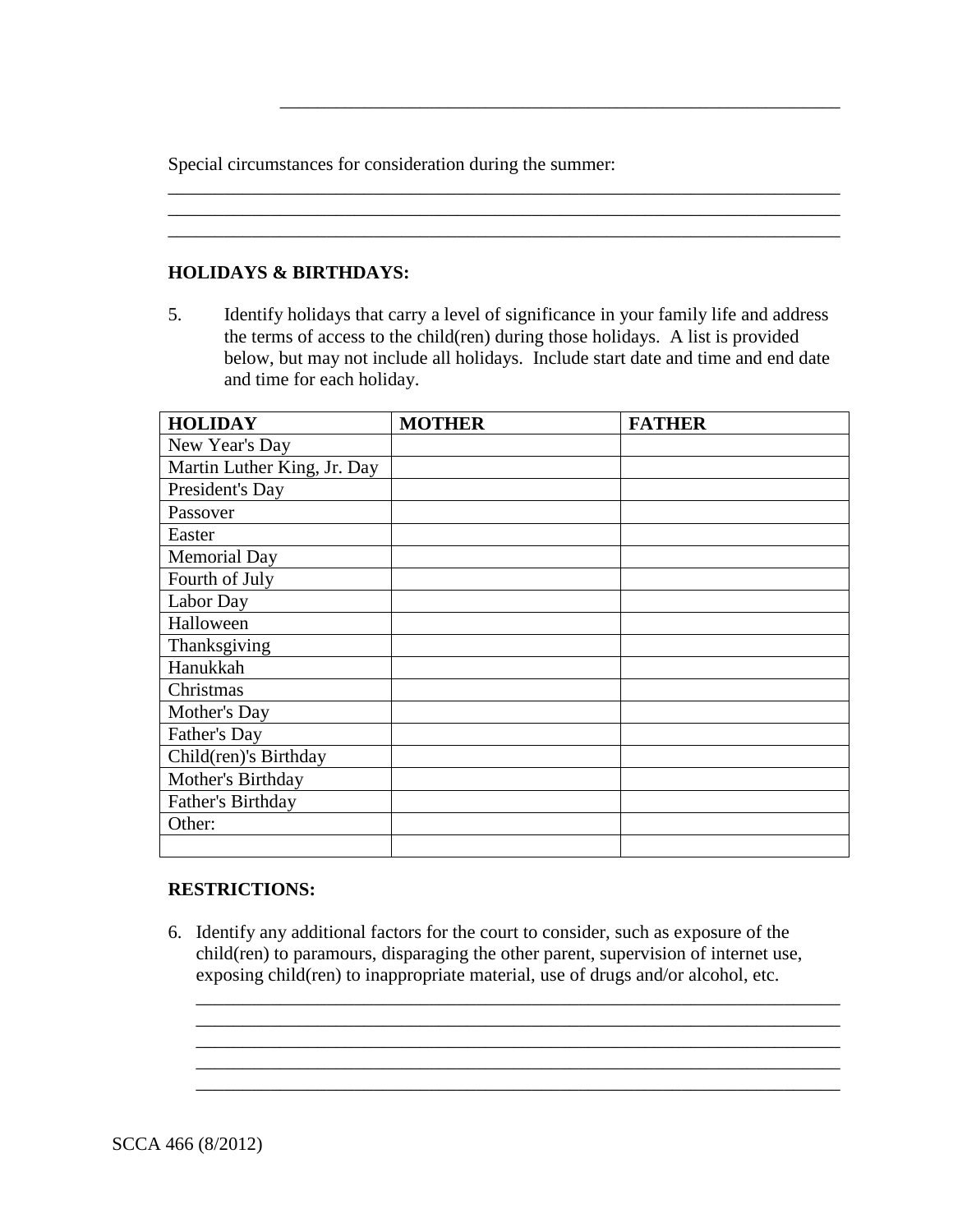#### **CONTACT CONSIDERATIONS:**

7. Address the method and frequency of contact each parent will have with the child(ren) while in the other parent's care (ie. Facebook, telephone, Skype, email, etc.). Also address the method and frequency of contact between the two parents.

\_\_\_\_\_\_\_\_\_\_\_\_\_\_\_\_\_\_\_\_\_\_\_\_\_\_\_\_\_\_\_\_\_\_\_\_\_\_\_\_\_\_\_\_\_\_\_\_\_\_\_\_\_\_\_\_\_\_\_\_\_\_\_\_\_\_\_\_\_ \_\_\_\_\_\_\_\_\_\_\_\_\_\_\_\_\_\_\_\_\_\_\_\_\_\_\_\_\_\_\_\_\_\_\_\_\_\_\_\_\_\_\_\_\_\_\_\_\_\_\_\_\_\_\_\_\_\_\_\_\_\_\_\_\_\_\_\_\_ \_\_\_\_\_\_\_\_\_\_\_\_\_\_\_\_\_\_\_\_\_\_\_\_\_\_\_\_\_\_\_\_\_\_\_\_\_\_\_\_\_\_\_\_\_\_\_\_\_\_\_\_\_\_\_\_\_\_\_\_\_\_\_\_\_\_\_\_\_

## **OTHER CONSIDERATIONS FOR THE COURT:**

8. Please identify any other issues or concerns you would like for the court to consider in regards to the issues involving your child(ren) that has not already been provided in this document.

\_\_\_\_\_\_\_\_\_\_\_\_\_\_\_\_\_\_\_\_\_\_\_\_\_\_\_\_\_\_\_\_\_\_\_\_\_\_\_\_\_\_\_\_\_\_\_\_\_\_\_\_\_\_\_\_\_\_\_\_\_\_\_\_\_\_\_\_\_ \_\_\_\_\_\_\_\_\_\_\_\_\_\_\_\_\_\_\_\_\_\_\_\_\_\_\_\_\_\_\_\_\_\_\_\_\_\_\_\_\_\_\_\_\_\_\_\_\_\_\_\_\_\_\_\_\_\_\_\_\_\_\_\_\_\_\_\_\_ \_\_\_\_\_\_\_\_\_\_\_\_\_\_\_\_\_\_\_\_\_\_\_\_\_\_\_\_\_\_\_\_\_\_\_\_\_\_\_\_\_\_\_\_\_\_\_\_\_\_\_\_\_\_\_\_\_\_\_\_\_\_\_\_\_\_\_\_\_

# **APPOINTMENT OF A GUARDIAN AD LITEM:**

9. I respectfully request that the court appoint a  $\Box$  lay /  $\Box$  attorney guardian ad litem for the minor child(ren).

\_\_\_\_\_\_\_\_\_\_\_\_\_\_\_\_\_\_\_\_\_\_\_\_\_\_\_\_\_\_\_\_ \_\_\_\_\_\_\_\_\_\_\_\_\_\_\_\_\_\_\_\_\_\_\_\_\_\_\_\_\_\_\_\_\_\_\_\_

\_\_\_\_\_\_\_\_\_\_\_\_\_\_\_\_\_\_\_\_\_\_\_\_\_\_\_\_\_\_\_ \_\_\_\_\_\_\_\_\_\_\_\_\_\_\_\_\_\_\_\_\_\_\_\_\_\_\_\_\_\_\_\_\_\_\_

\_\_\_\_\_\_\_\_\_\_\_\_\_\_\_\_\_\_\_\_\_\_\_\_\_\_\_\_\_\_\_ \_\_\_\_\_\_\_\_\_\_\_\_\_\_\_\_\_\_\_\_\_\_\_\_\_\_\_\_\_\_\_\_\_\_\_

\_\_\_\_\_\_\_\_\_\_\_\_\_\_\_\_\_\_\_\_\_\_\_\_\_\_\_\_\_\_\_ \_\_\_\_\_\_\_\_\_\_\_\_\_\_\_\_\_\_\_\_\_\_\_\_\_\_\_\_\_\_\_\_\_\_\_

\_\_\_\_\_\_\_\_\_\_\_\_\_\_\_\_\_\_\_\_\_\_\_\_\_\_\_\_\_\_\_ \_\_\_\_\_\_\_\_\_\_\_\_\_\_\_\_\_\_\_\_\_\_\_\_\_\_\_\_\_\_\_\_\_\_\_

I would like to request that the court appoint \_\_\_\_\_\_\_\_\_\_\_\_\_\_\_\_ to serve in that capacity.

 $\Box$  I do not have any recommendations as to the appointment of a guardian ad litem.

Submitted this the  $\frac{1}{\sqrt{2}}$  day of  $\frac{1}{\sqrt{2}}$  .

## **MOTHER: FATHER:**

PLAINTIFF / DEFENDANT PLAINTIFF / DEFENDANT

**ATTORNEY FOR MOTHER: ATTORNEY FOR FATHER:**

(NAME) (NAME)

(ADDRESS) (ADDRESS)

(PHONE/FAX) (PHONE/FAX)

SCCA 466 (8/2012)